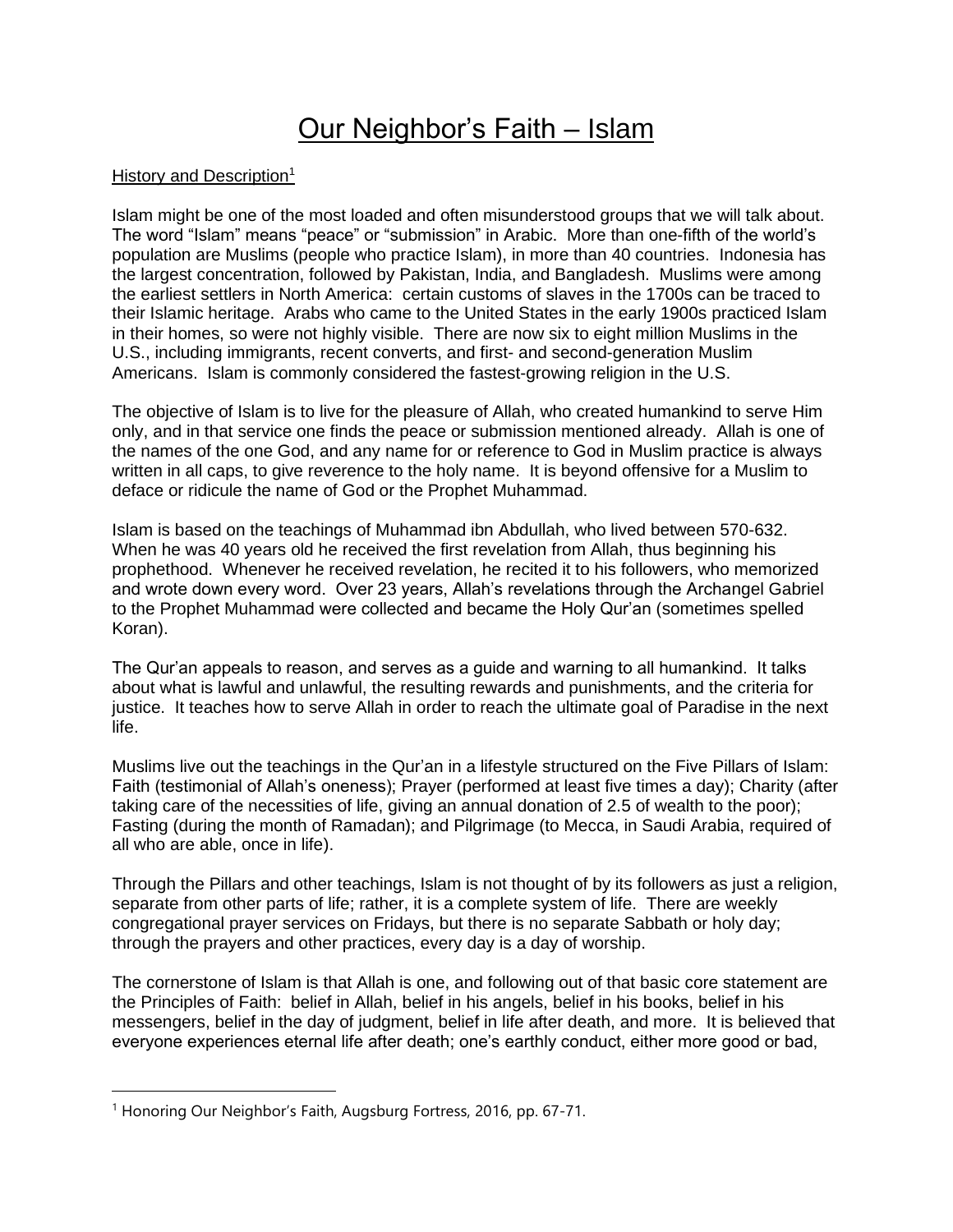determines if that eternity is spent in Paradise or the wrath of hell. All people are believed to have an equal opportunity to choose, by their words and deeds, what kind of eternity.

Islam also has teachings and writings about Adam and Eve; about Abraham and his family; and teachings about Jesus. Jesus, however, is said to be created (not God's only-begotten Son); he is the Messiah of Israel; a prophet, not God; he was neither crucified nor resurrected, but he is one who will return in the last days. In other words, he is an important guy, but just a guy.

Muslims do not believe in a concept like original sin; humankind was born without sin and with the capacity to be and do good for the pleasure of Allah and the benefit of the person's soul.

One must be very clear on the differences between what is actual Muslim belief and practice and what is cultural practice from predominantly Muslim areas, like the Middle East, parts of Africa, and parts of Central and Southeast Asia. One small example is that women are required to cover their hair; but not, according to the Qur'an, their faces. Both sexes are supposed to dress modestly in garments that do not reveal physical attributes. Also, there are different branches of Islam (major ones are Suni and Shia), as well as more radical and fanatical offshoots (like in any religion, even Christianity) that distort the teachings they follow to justify things like terrorism and war.

Islamic history includes periods of persecution and relocation, especially in the early years. To escape, many sought and received refuge and protection from they Christian king of Ethiopia. Eventually they migrated to Medina, in modern day Saudi Arabia, where they were warmly received. There were also times of widespread growth and amazing cultural contributions to architecture, education, medicine, economics, science, mathematics, literature, and the arts, building libraries, schools, universities, mosques, and communities. Many of these advances occurred during Europe's Dark Ages. Europeans studied Islam during the Renaissance.

There are two main Islamic holidays, which are celebrated with congregational prayer and a sermon, as well as great feasts, gift-giving, visits from family and friends, community festivals, carnivals, and more. The first is Eidul Fitr, which celebrates the end of Ramadan (the ninth month in the Muslim lunar calendar during which a fast is required: no food during daylight hours, except for children and the sick). The second is called Eidul Adha, which celebrates the end of pilgrimage and the Prophet Abraham's devotion and obedience to Allah at the nearsacrifice of his son. As in Abraham's story, animals are sacrificed; as part of the celebration, the meat is distributed to the poor.

A few other terms you may have heard are: Jihad (the challenge to achieve submission, piety, and obedience to Allah - *not* a holy war); Zakah (the obligatory distribution of wealth); Hajj (the once-in-a-lifetime pilgrimage to Mecca, in Saudi Arabia); and Imam (the respected title given to the leader of an Islamic community/mosque); mosque (a place of worship and gathering).

Because they share so many common ancestors of the faith and scripture, Muslims sometimes refer to Jews, Muslims, and Christians together as "people of the book." This shared identity is often overshadowed, unfortunately, by fighting and war, especially in Jerusalem, a city that all three groups consider holy and "theirs."

Statistics: As of 2011, there were 2,600,000 members and 2,106 congregations of Muslims practicing in the country. (For comparison, the ELCA in 2010 was at 4,181,219 and 9,846.)

## **Experience**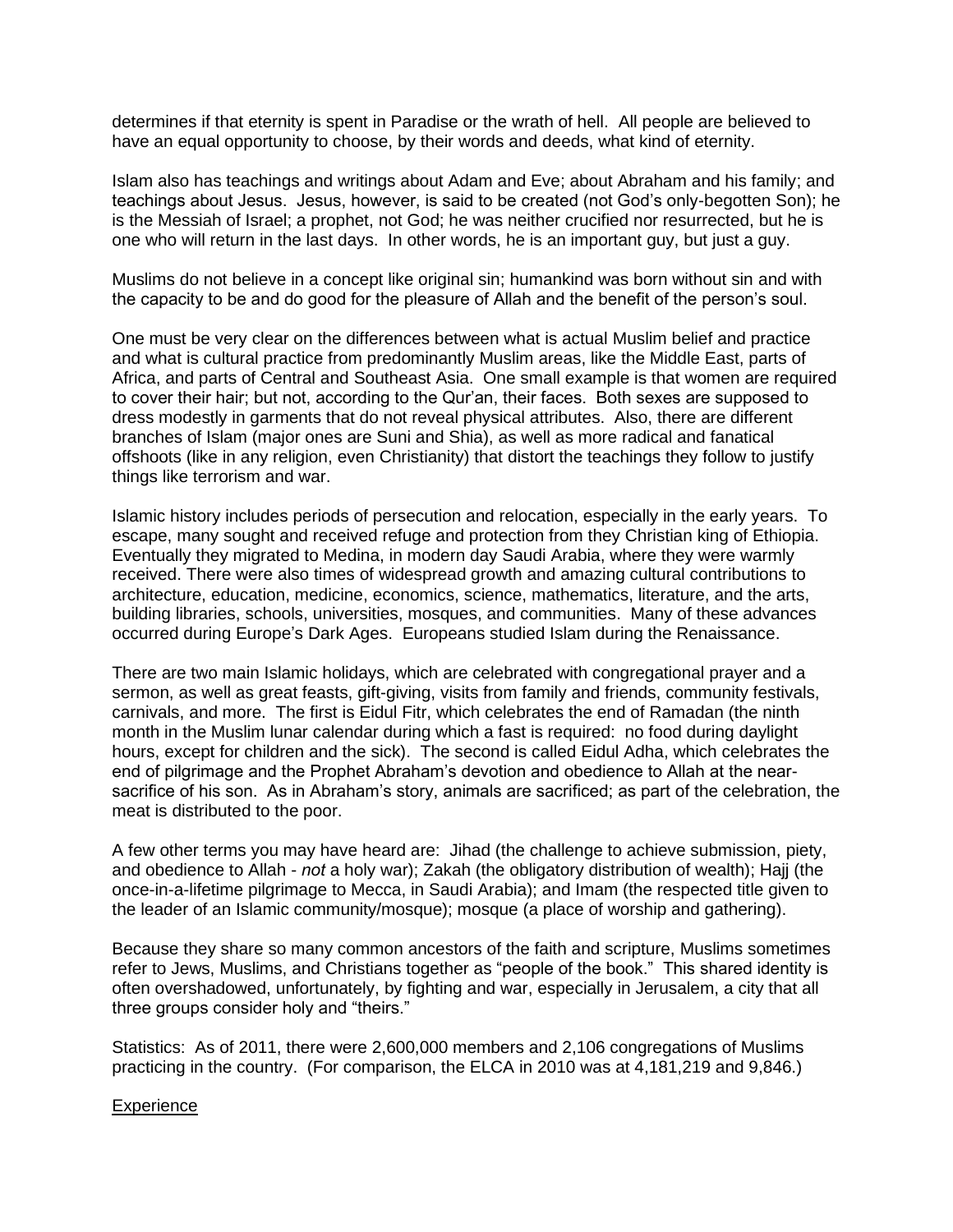Let's check out a few things this week. First off, for some National Geographic documentarystyle info on Islam, especially the hajj pilgrimage, check out http://www.youtube.com/watch?v=iM81wroj\_MQ.

There are five Mosques in the Richmond area that come up on a google search. There isn't an "official" Muslim website for the U.S.; however, there are a number of national organizations whose websites you can explore; just find and read the "about us" section first to see what the background and goals of each organization are as stated.

On a different note, check out the website of the longest standing (and almost the oldest) mosque in the country: in Cedar Rapids, IA: http://mothermosque.org. Finally, if you have some extra time, you can check out the Canadian sitcom called *Little Mosque on the Prairie* on Amazon Prime Video.

Before this conversation, what came to mind when you heard the words "Islam" or "Muslims"? How about now?

| <b>Islam</b>                                                                                                                                                                        | ELCA                                                                                                                                                                                                                                   |
|-------------------------------------------------------------------------------------------------------------------------------------------------------------------------------------|----------------------------------------------------------------------------------------------------------------------------------------------------------------------------------------------------------------------------------------|
| 1. Believe that God (Allah) is one.                                                                                                                                                 | 1. Believe in the triune God - one God in three                                                                                                                                                                                        |
|                                                                                                                                                                                     | persons.                                                                                                                                                                                                                               |
| 2. Believe that revelations to a number of                                                                                                                                          | 2. Believe that Jesus is the Son of God, that                                                                                                                                                                                          |
| God's prophets, including Jesus, culminated in his life, death, and resurrection completed                                                                                          |                                                                                                                                                                                                                                        |
| those to the prophet Muhammad.                                                                                                                                                      | God's work of our salvation.                                                                                                                                                                                                           |
| 3. See Islam as a total way of life.                                                                                                                                                | 3. See people as instruments of God in the<br>world, not separate from it.                                                                                                                                                             |
| 4. Look to the Qur'an (the words of God                                                                                                                                             | 4. Look to the Bible - Old and New                                                                                                                                                                                                     |
| through Gabriel to Muhammad) as the primary<br>source for faith and practices.                                                                                                      | Testaments - as the only written word of God.                                                                                                                                                                                          |
| 5. Try to live according to the five Pillars of<br>Faith.                                                                                                                           | 5. No comparable framework, but look to<br>teachings such as the Ten Commandments<br>land the Sermon on the Mount.                                                                                                                     |
| 6. Congregational prayer held on Friday,<br>during which men and women assemble<br>separately for prayer and hear a sermon by the Communion based on ecumenical patterns.<br>limam. | 6. Liturgical form typically includes hymns,<br>prayers, readings, sermon, and Holy                                                                                                                                                    |
| 7. Local Islamic communities led by imams.<br>Explicit rules in Qur'an guide community life.                                                                                        | 7. Interdependent congregational, regional,<br>national, and global expressions of the church<br>are characterized by democratic decision<br>making, strong ecumenical relationships,<br>elected leadership, and an ordained ministry. |
| 8. Islam provides much of the believers'                                                                                                                                            | 8. Strong emphasis on doctrine with Christian                                                                                                                                                                                          |
| identity. Family-oriented, strong sense of                                                                                                                                          | life expected to proceed from faith in Christ.                                                                                                                                                                                         |
| community. Education is highly valued.                                                                                                                                              | Individuals and the whole church are expected<br>tto make faith active in love.                                                                                                                                                        |

## Comparison with the ELCA<sup>2</sup>: